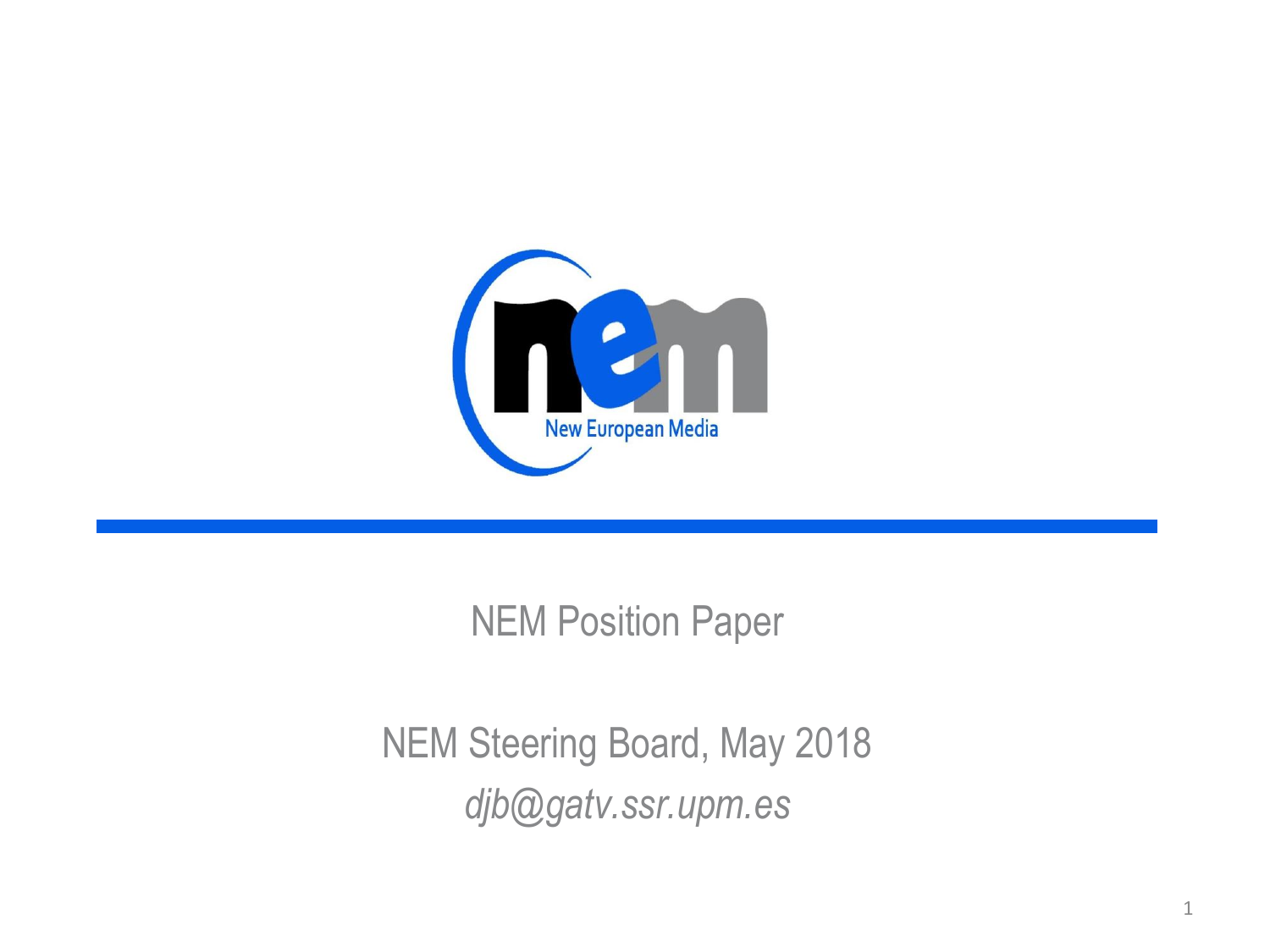

- NEM technical position papers 2018
	- 1. AI in the Creative Industry
	- 2. European Media Ecosystem
	- 3. Data for Media

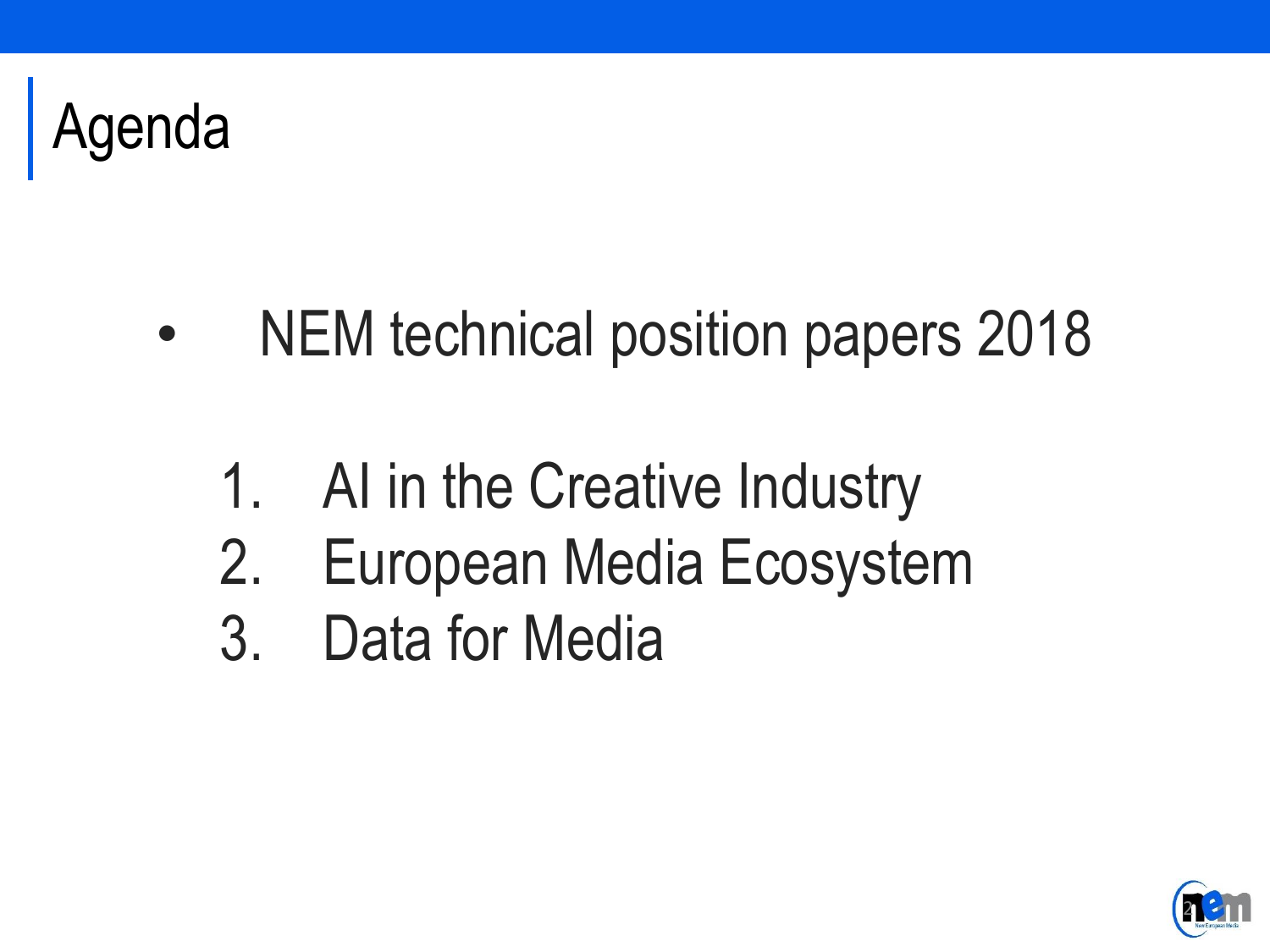

## **Artificial Intelligence in the Creative Industry**

Baptiste Caramiaux, Fabien Lotte, Joost Geurts (Inria)

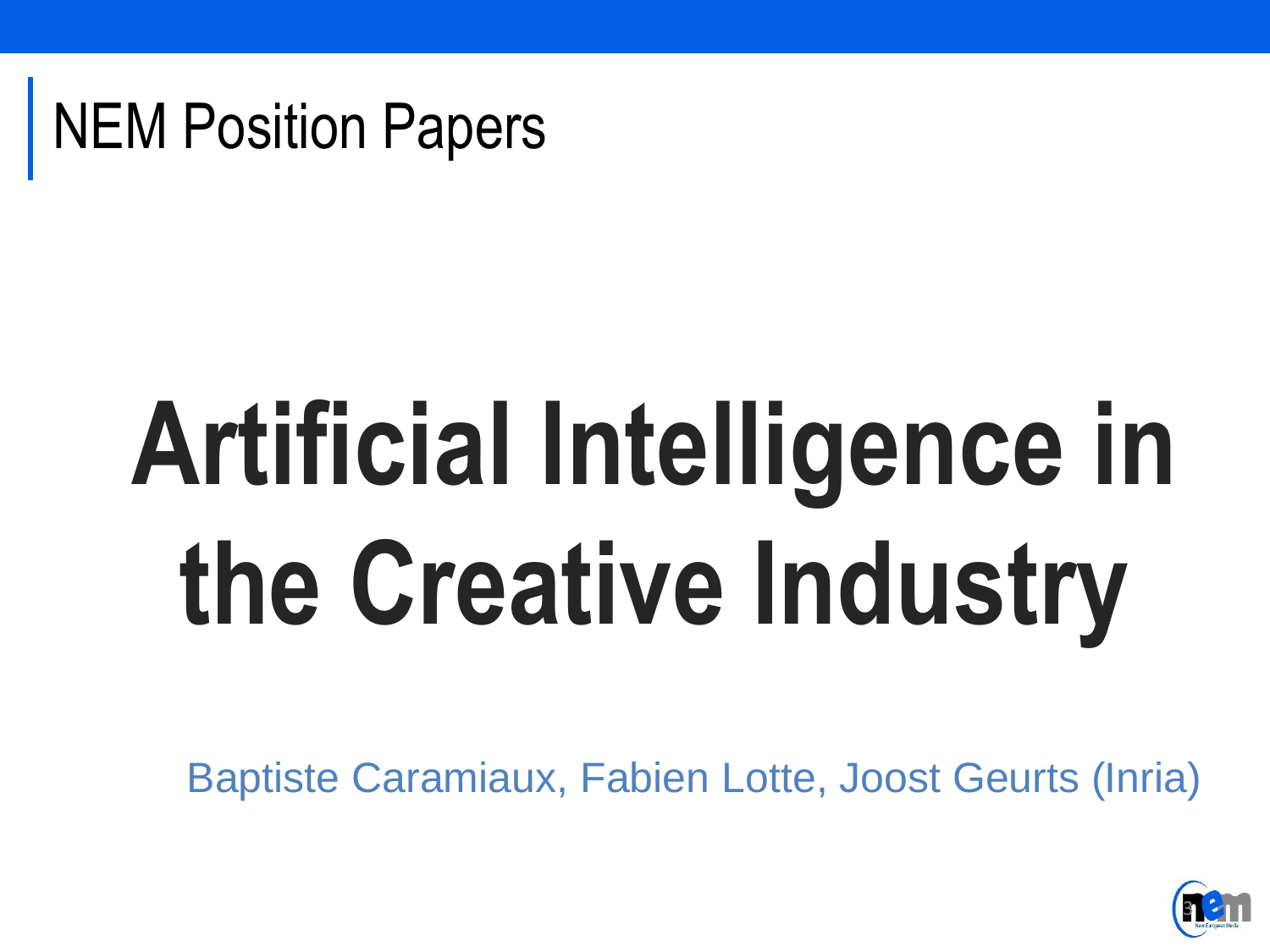#### **Motivations**

- The creative sectors have always been early adopters of AI technologies
- Examples are:
	- In music: "Hello World", produced by AI, released this year, spin-off of a ERC-funded project
	- In cinema: "Sunspring", released in 2016, was entirely written by AI technology
- AI is increasingly used thanks to growth in quantity of data and computational power

Creative industry is expecting to invest massively in AI in the next 5 years which will increase jobs in creative occupations ["Creative Disruption: The impact of emerging technologies on the creative economy", white paper commissioned by the World Economic Forum, Feb 2018]

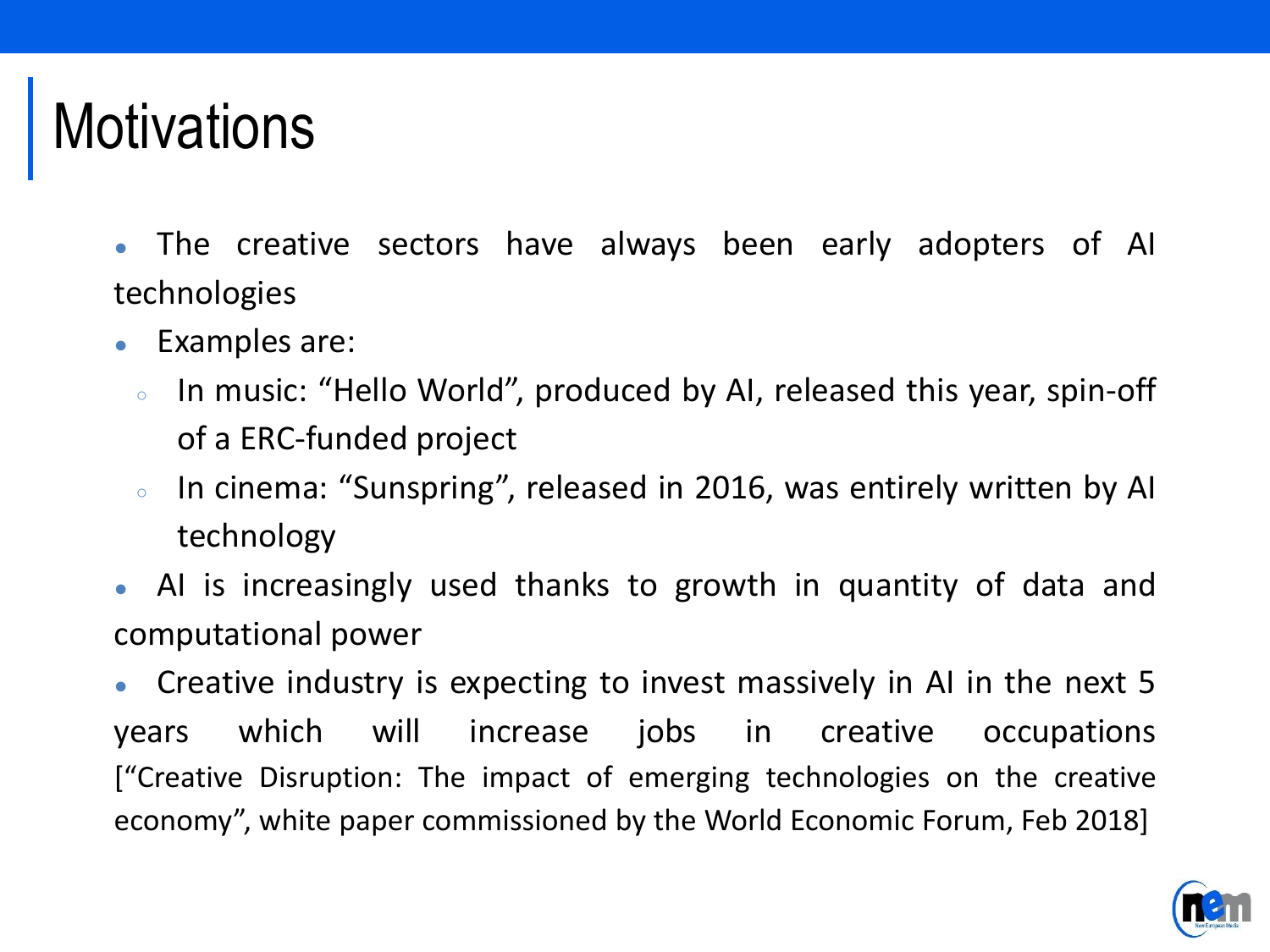#### jectives

. Create an overview of current uses of AI technologies in the creative industry

- Identify emerging applications
- . Identify current and future research and development challenges

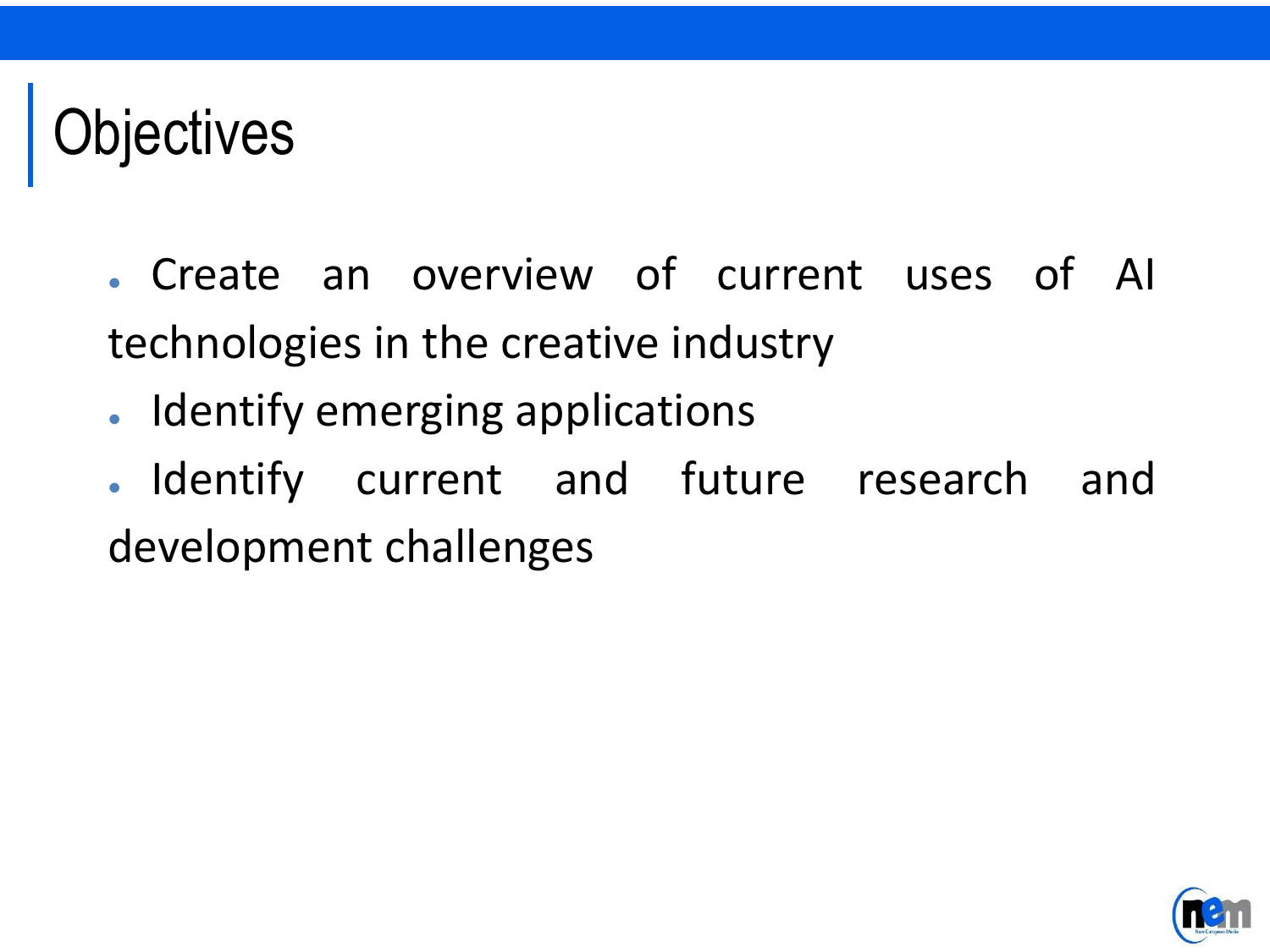### Proposed plan

- 1. Summary
- 2. Situated AI in the creative industry
- 3. A tour of envisioned application areas
- 4. Identifying technological challenges
- 5. Impacts on ethics and society

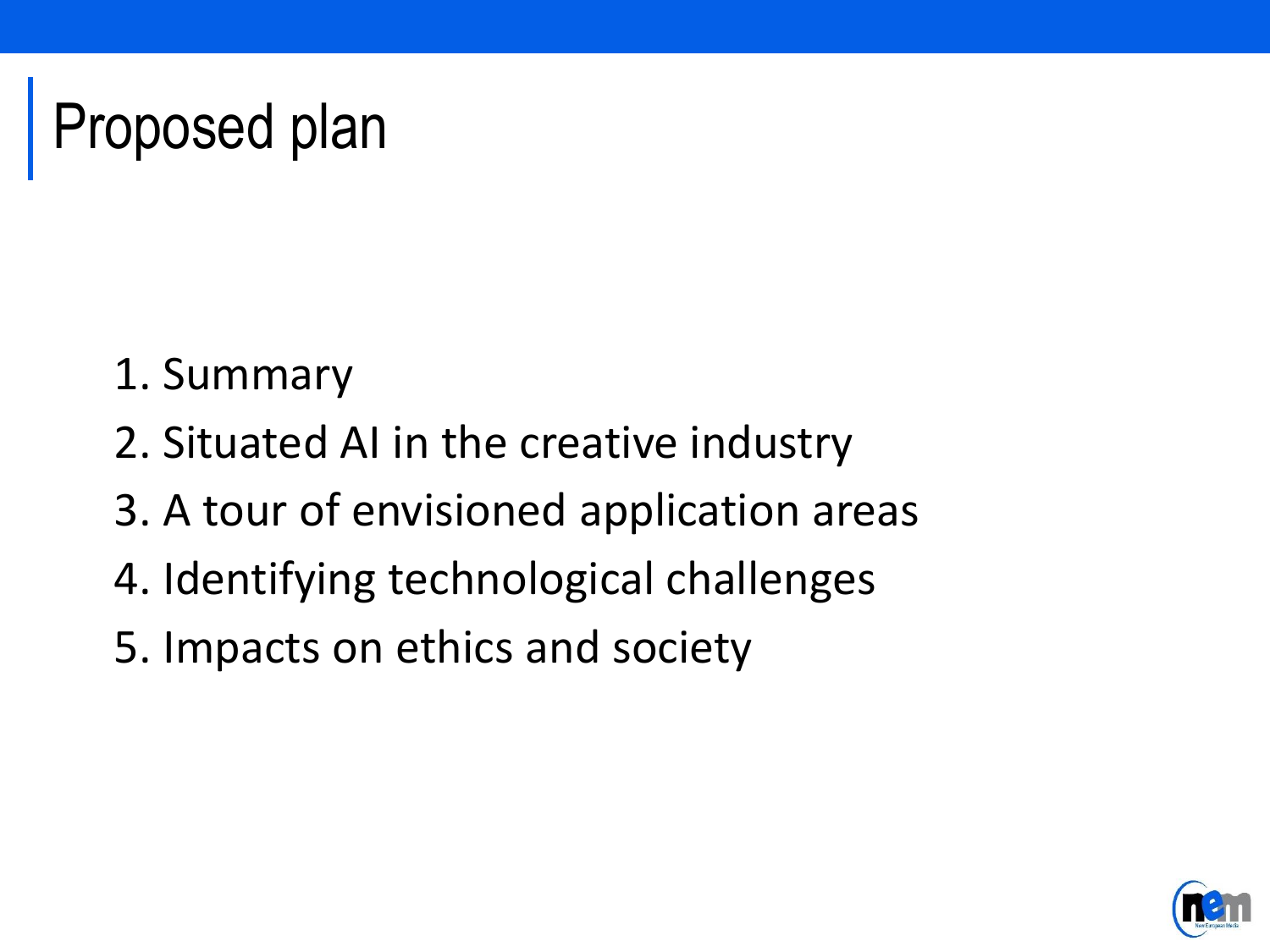#### A tour of envisioned application areas

Applications areas currently referenced in the document:

- Art
	- Music
	- Cinema
- Interactive virtual environments
- **Information** 
	- Automated text
	- News
	- Social media
- Education
- Design

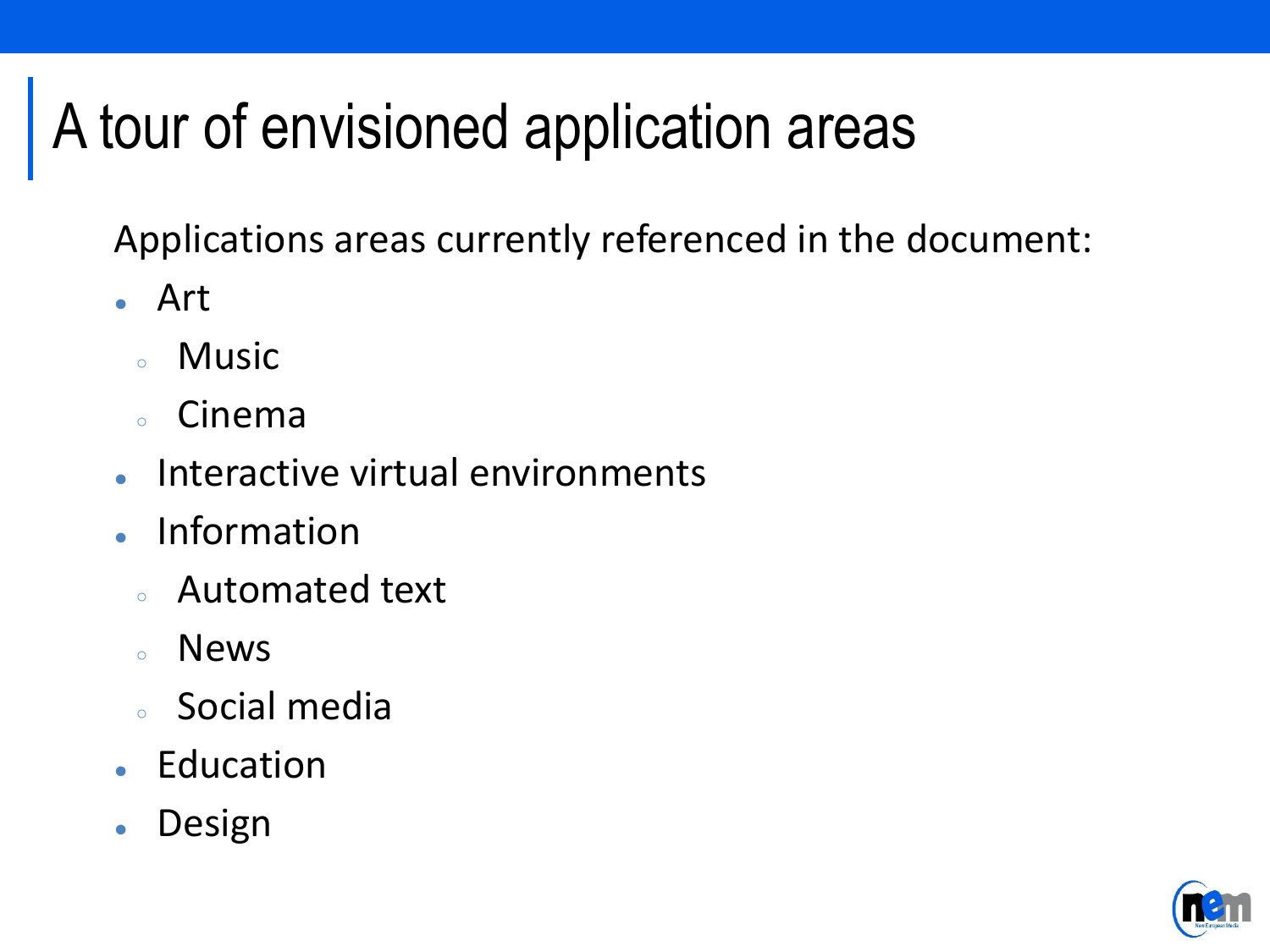#### A tour of application areas

- Concrete examples
	- Music: Automatic composition, recommender systems
	- Interactive virtual environments: realistic artificial motion and behavior (e.g., crowds) generation
	- Information: Automatic subtitling, possibly in multiple languages, fake news detection
	- Education: Intelligent tutoring systems

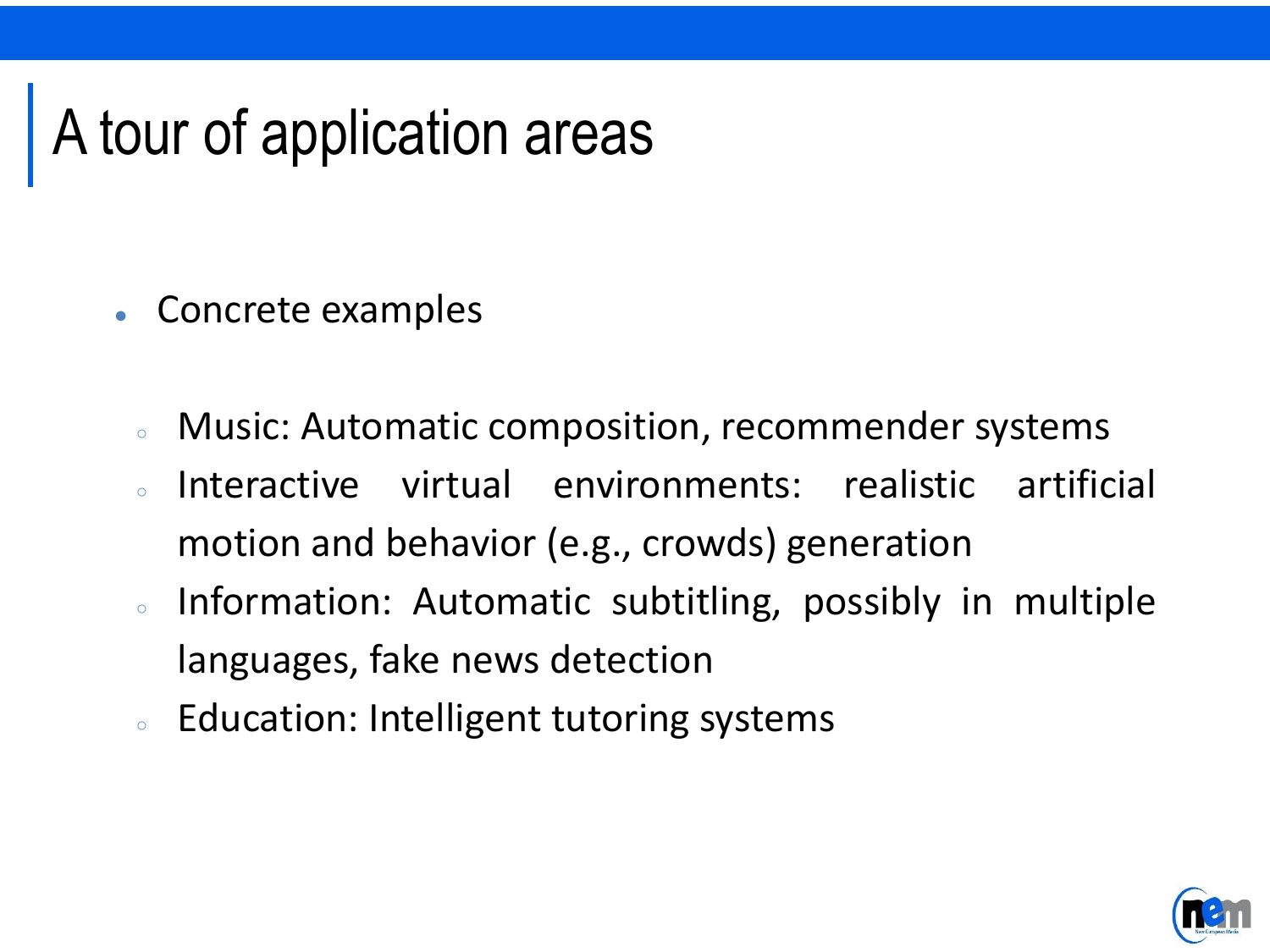#### A tour of envisioned application areas

Editorial guidelines:

- Focus on R&D challenges and envisioned applications
- Structure according to:
	- Creation
	- Production
	- Diffusion
	- Consumption

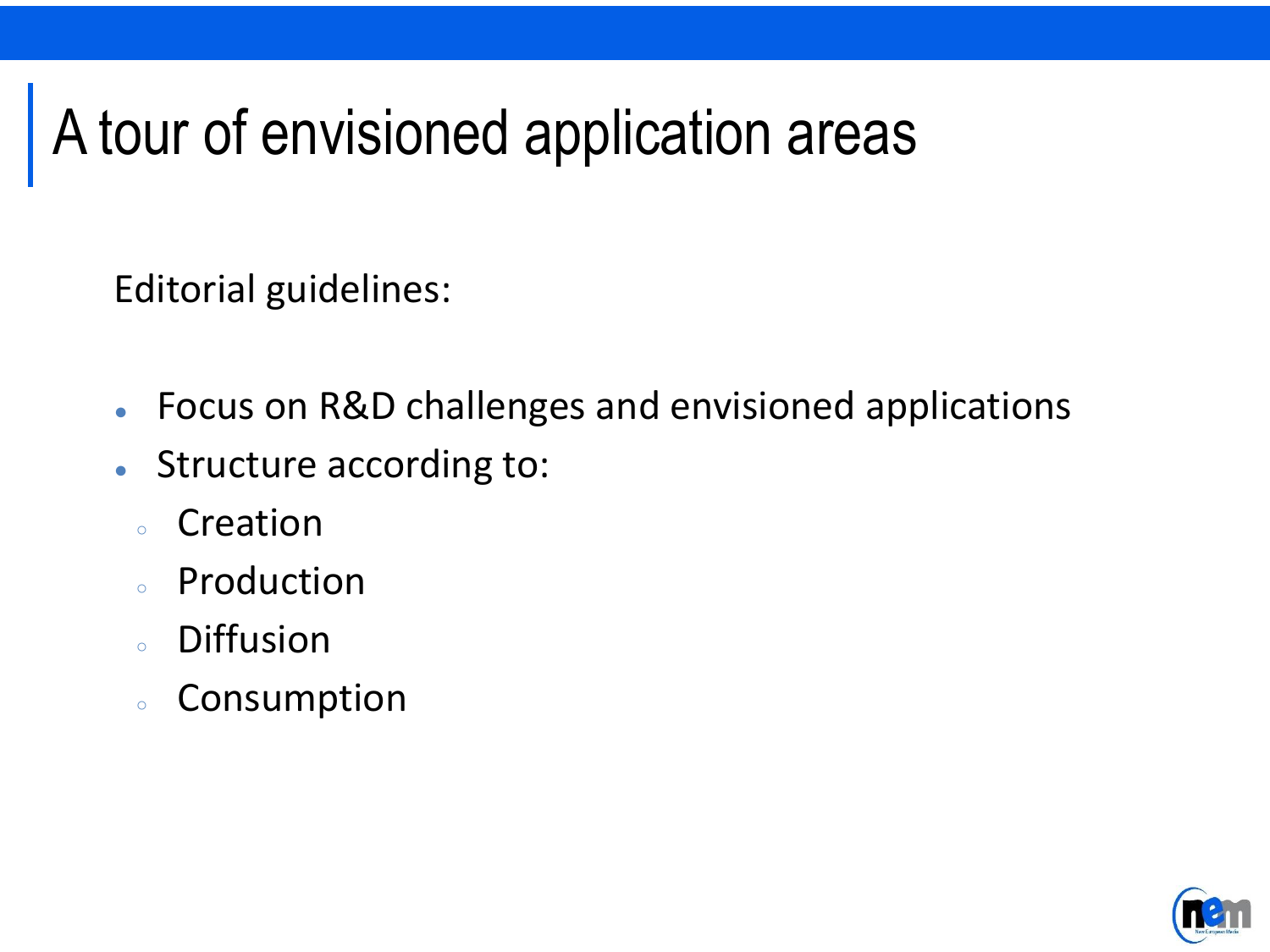## **Contributors**

#### **Inria**

- Frédéric Bimbot
- Baptiste Caramiaux
- Catherine Faron Zucker
- Joost Geurts
- Guillaume Gravier
- Antoine Liutkus
- Fabien Lotte
- Julien Pettré
- Emmanuel Vincent

#### **Other NEM members**

- Hadmut Holken
- David Jiménez

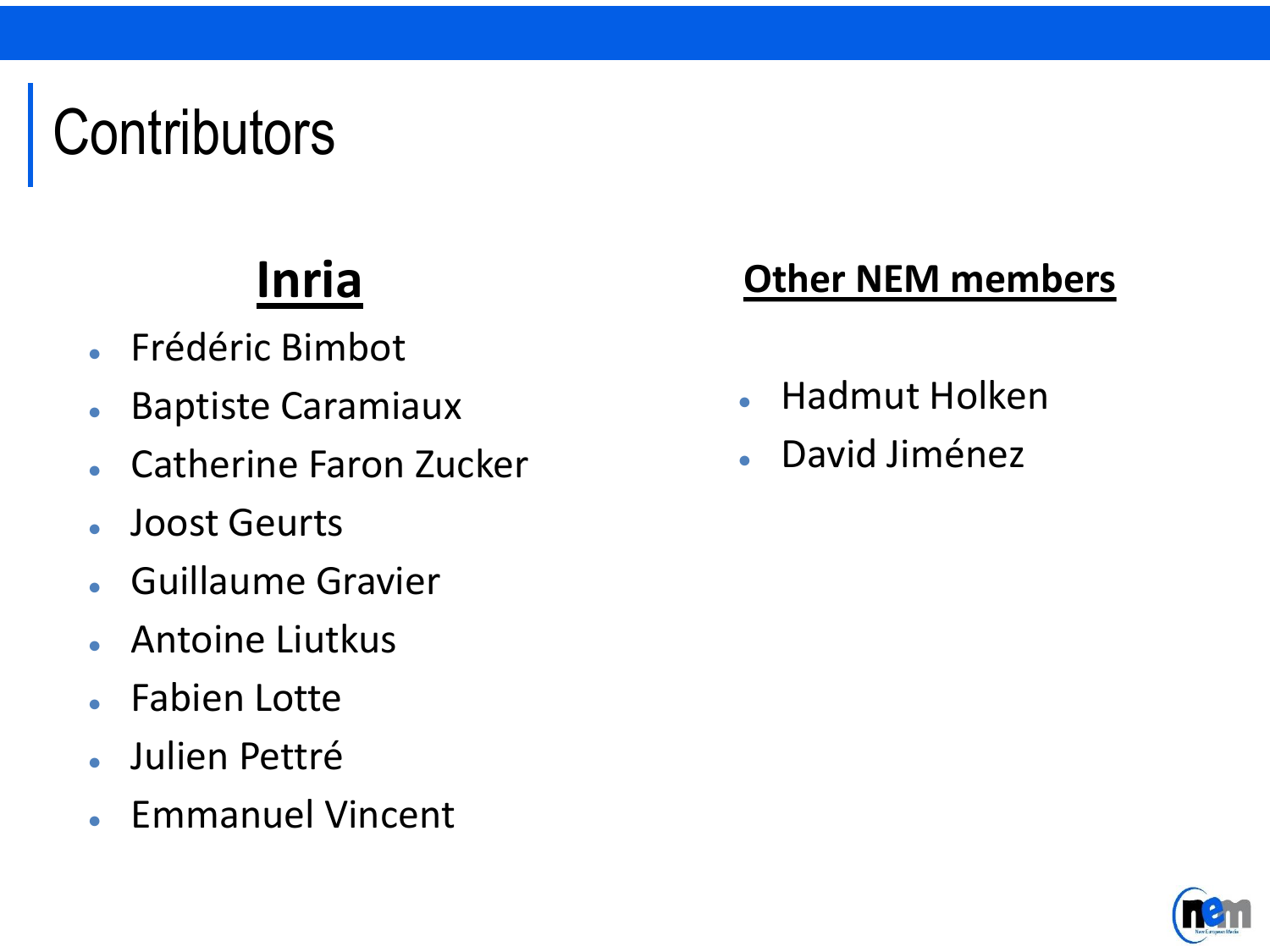#### What we need now

- Additional contributions from NEM, notably industry
- Contributors on AI for cinema (other than sounds  $$ notably for images)
- Contributors on AI for design
- Contributors on AI for games (other than animation and player modeling)
- Contributors on AI for advertisement

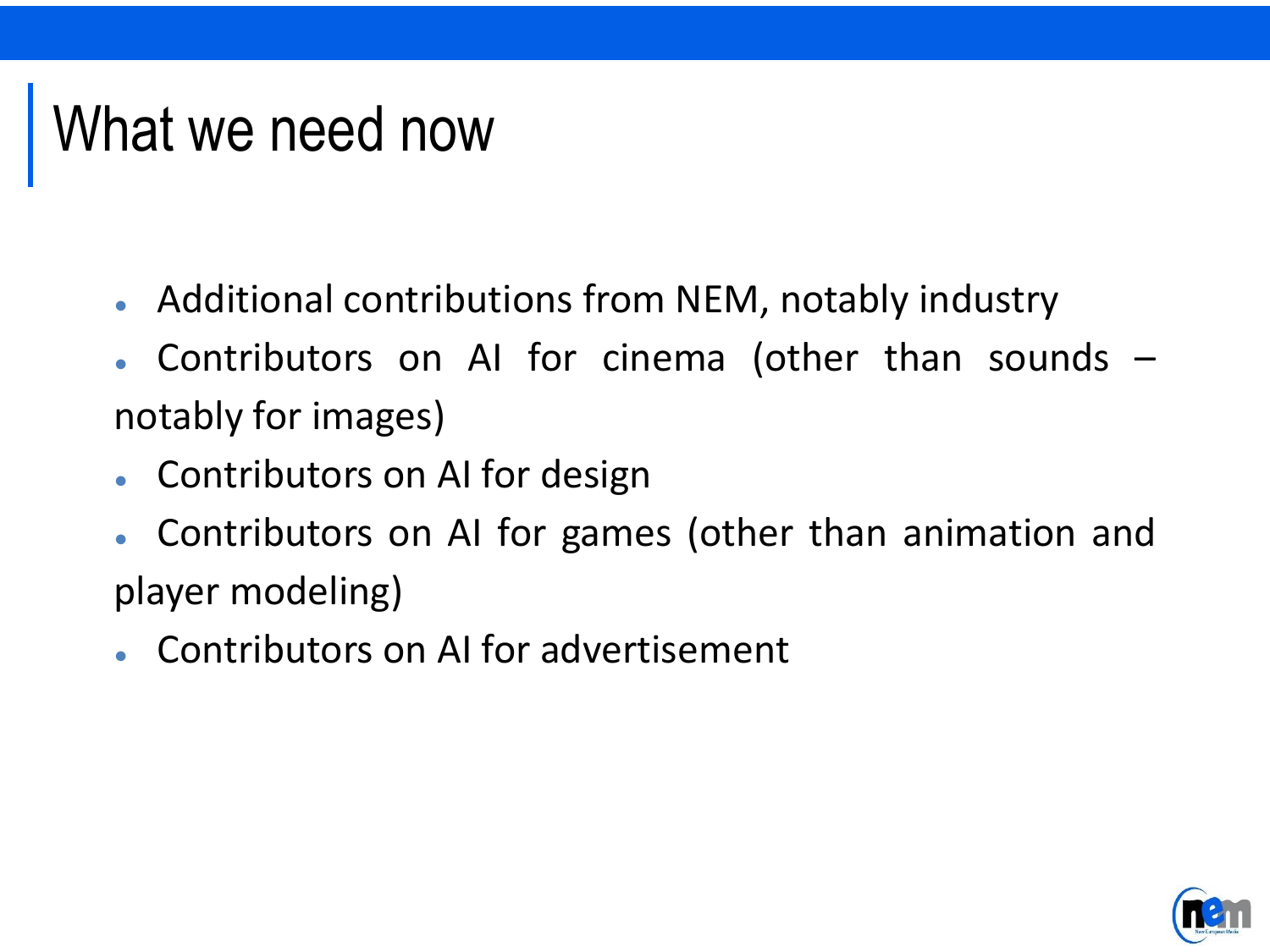#### **Schedule**

- Manifestation of interest + Input/Comments to ToC: April 6th
- **Call for contributions: May 4th**
- First draft : May 25th
- Presentation during NEM GA/SB Meeting in Brussels: May 29-30th
- Final : July 27th

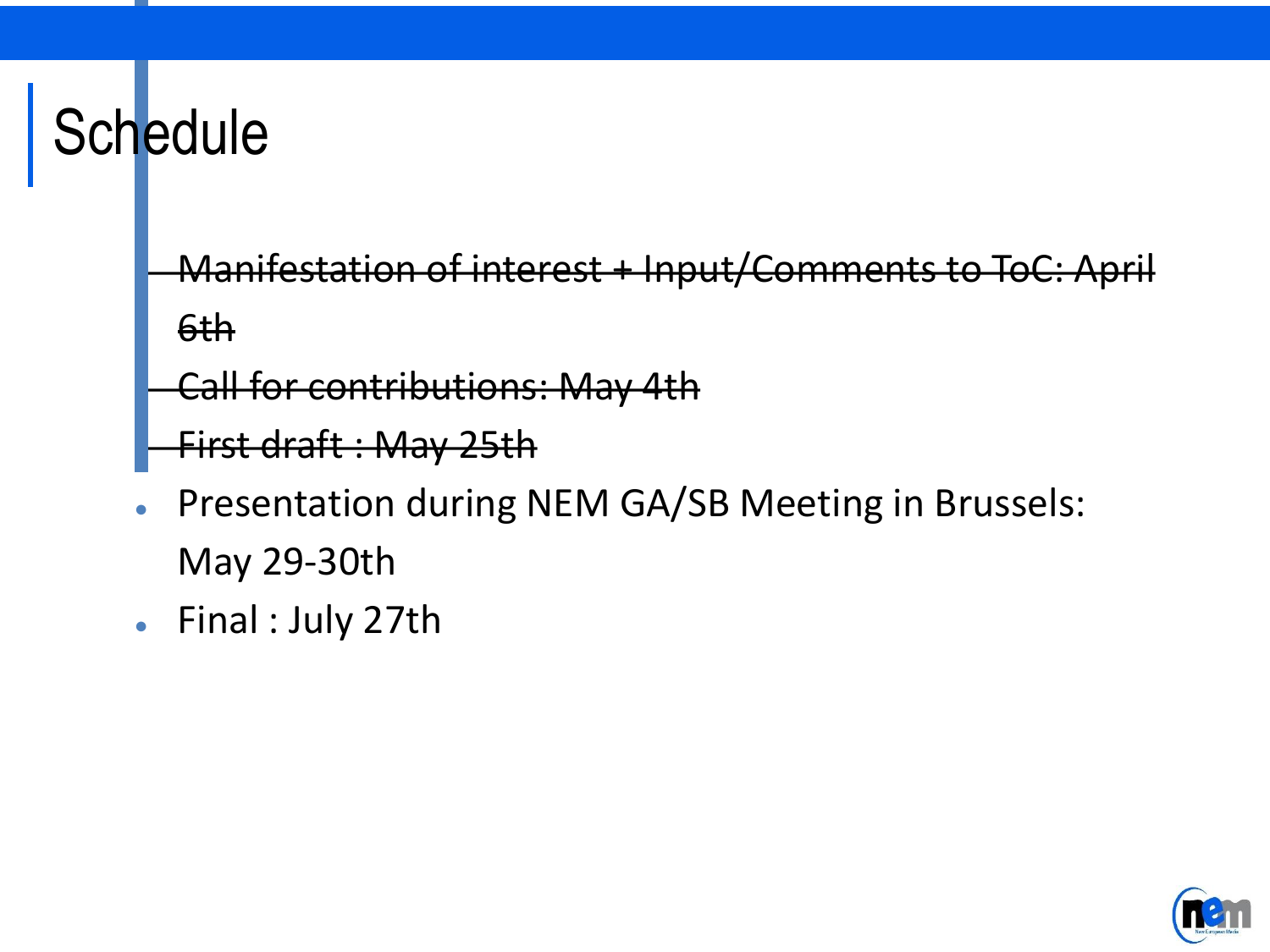NEM Position Papers

# **European Media Ecosystem**

#### Silvia Boi (Engineering)

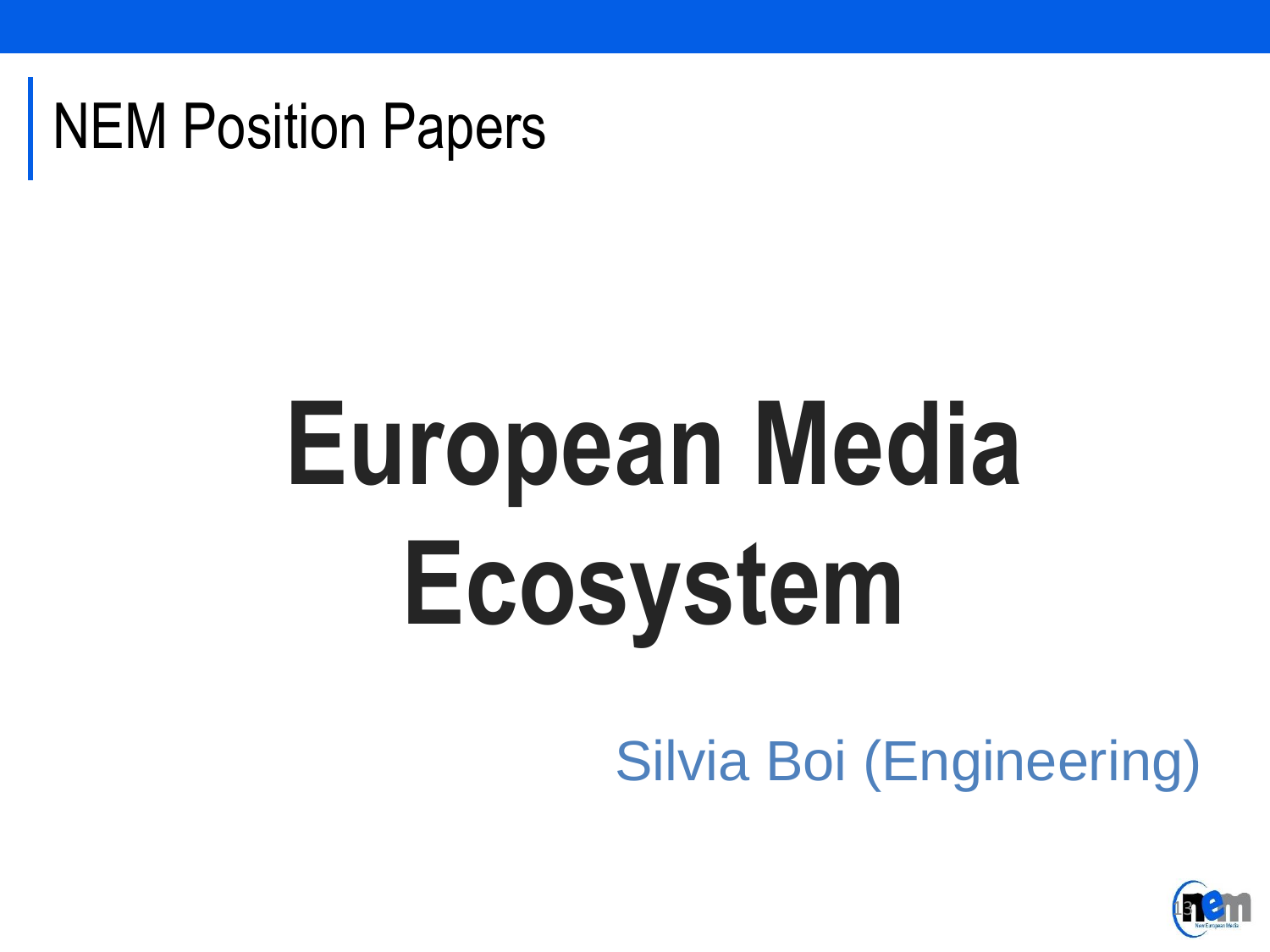#### Introduction

- Starting point -> European Media ecosystem: challenges and opportunities (MediaRoad)
- Three CSAs collaboration for the construction of the policy process to support the sector
	- I3 project
	- Road Media project
	- Vital Media project

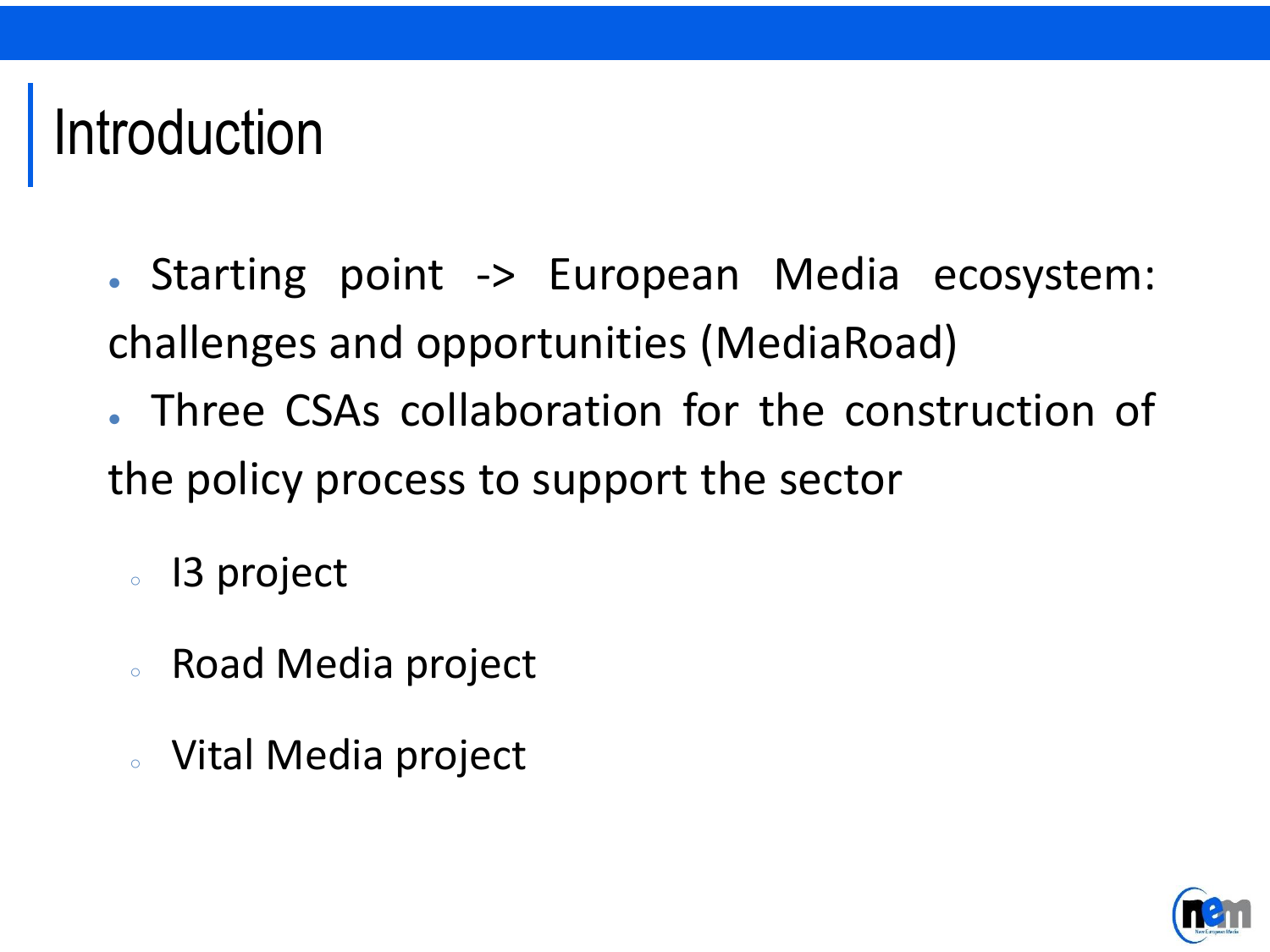#### Results

- State of the art of the Convergence and Social Media sector
- Results from the surveys and desk research conducted by the CSAs
- Results from what emerged from the Parliament Event (common reflections from the CSAs-to define the process)
	- 13 policy dialogue (or survey) results
	- Road Media policy dialogue (or survey) results
	- Vital Media policy dialogue (or survey) results
	- Policy Event (ALL)

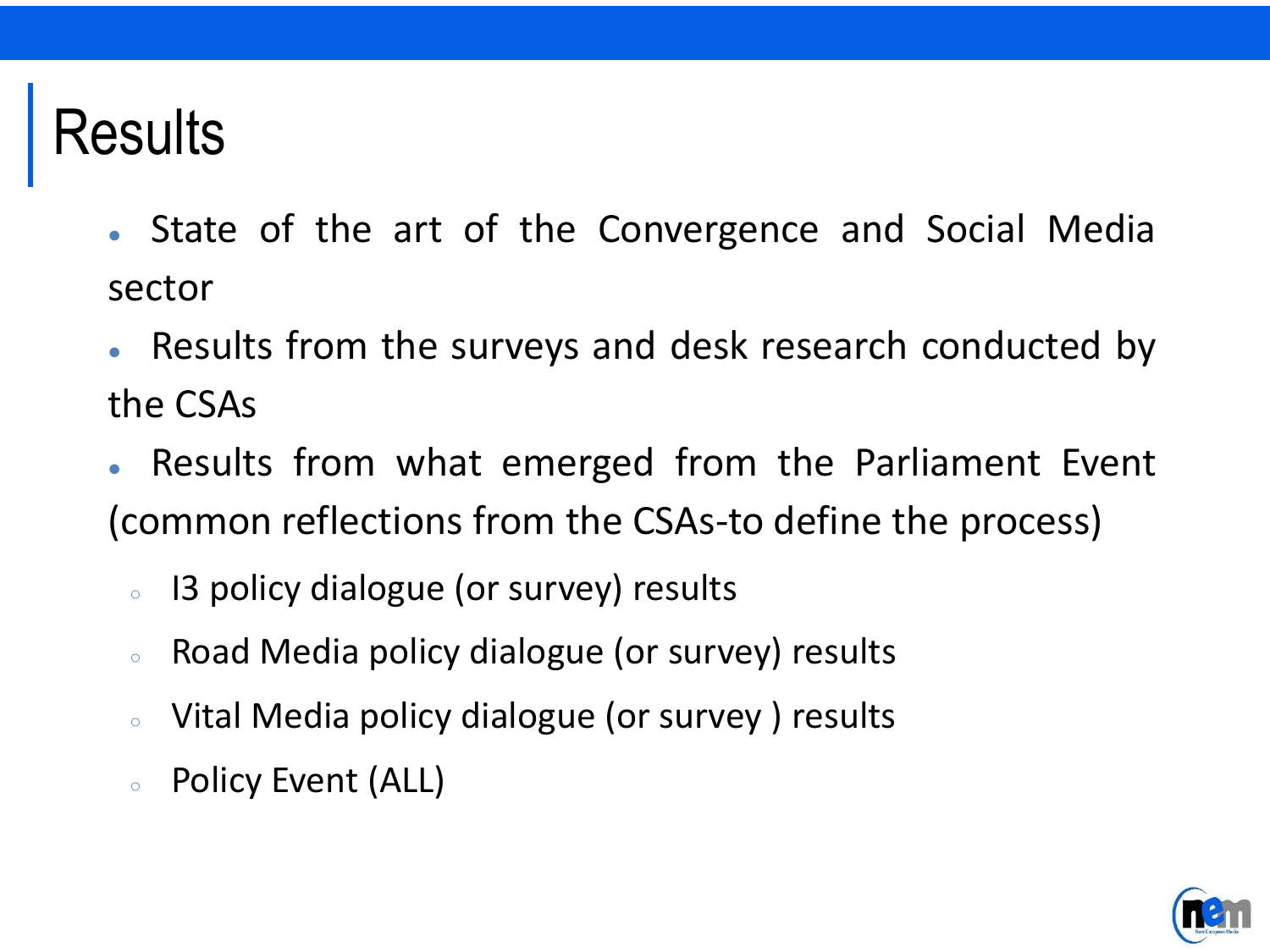#### Media community recommendations and conclusions

- Requests for policy makers according to what emerged from the analysis
- Define the priorities and topic to be discuss to policy makers
- Policy foresight for the sector

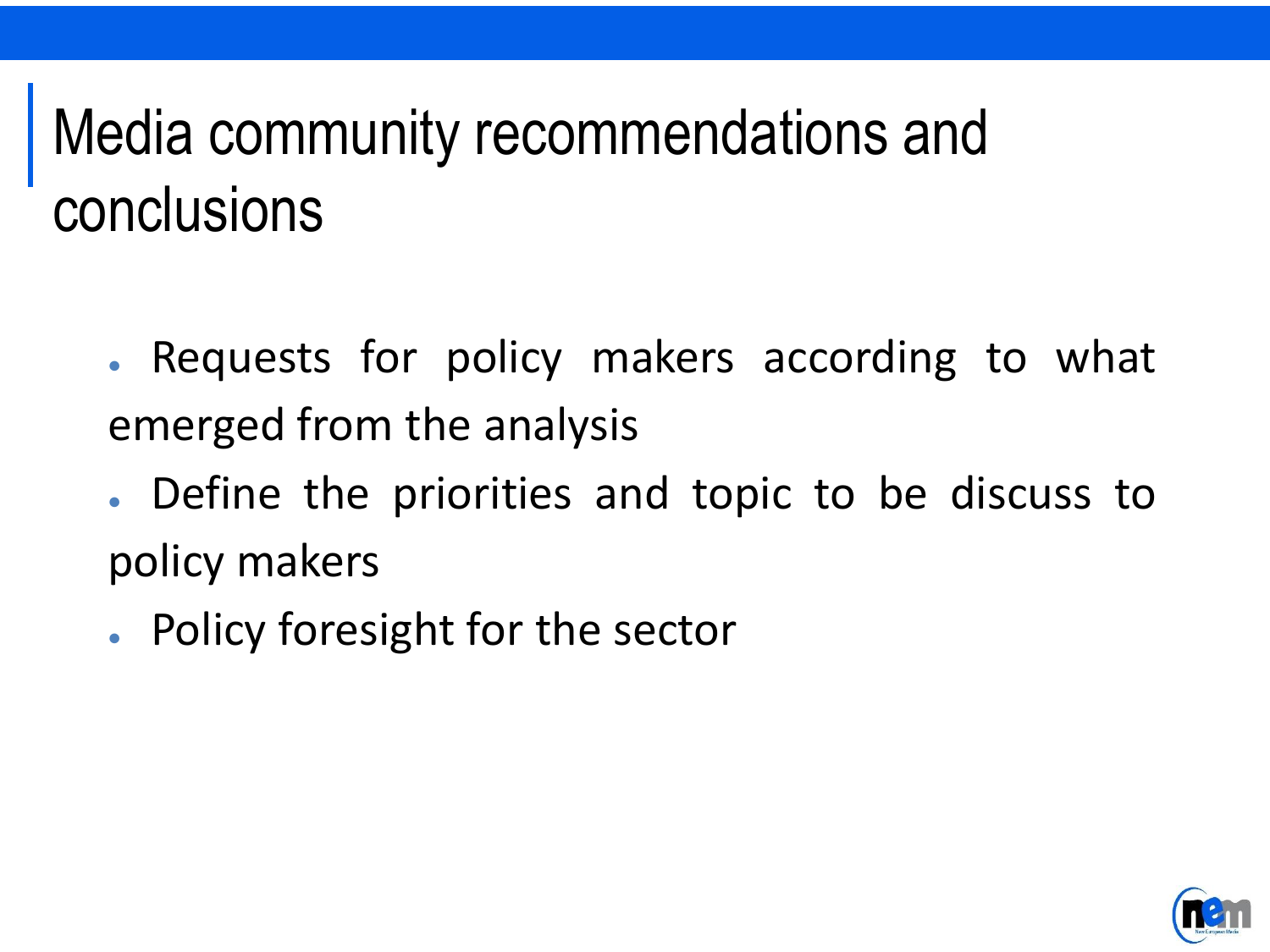

## **Data for Media**

#### David Jiménez (UPM)

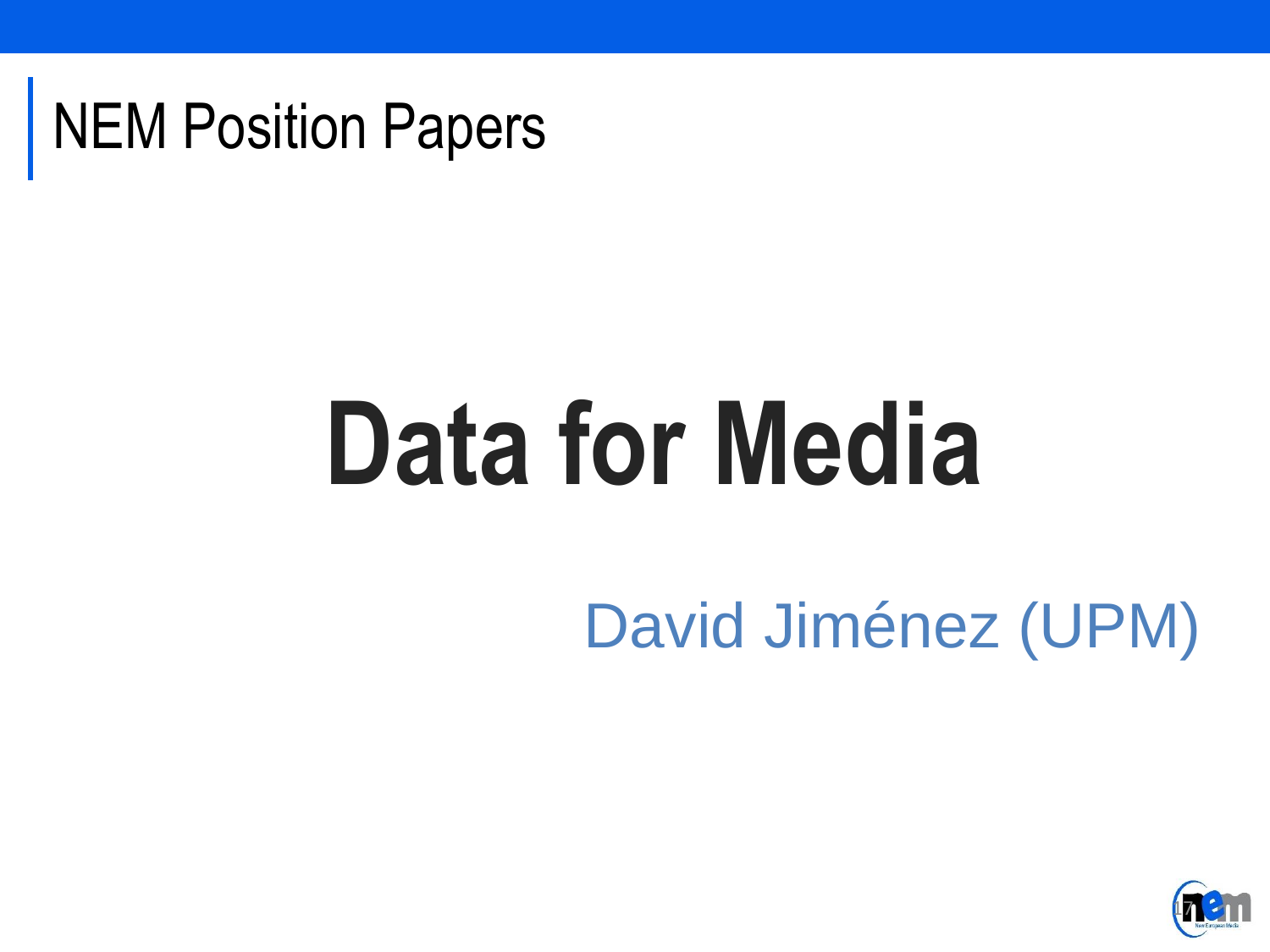## jectives

The key business problems that are driving media companies to look at big data capabilities are the need to reduce the costs of operating in an increasingly competitive landscape and, at the same time, the need to generate revenue from delivering content and data through diverse platforms and products.

- Better integration between solutions along the data value chain
- Increase the understanding of aspects that provide sensitive information and avoid stereotyping consumers into a category.
- Complexity of content coming from intelligent devices, pervasive broadband networks and social media platforms

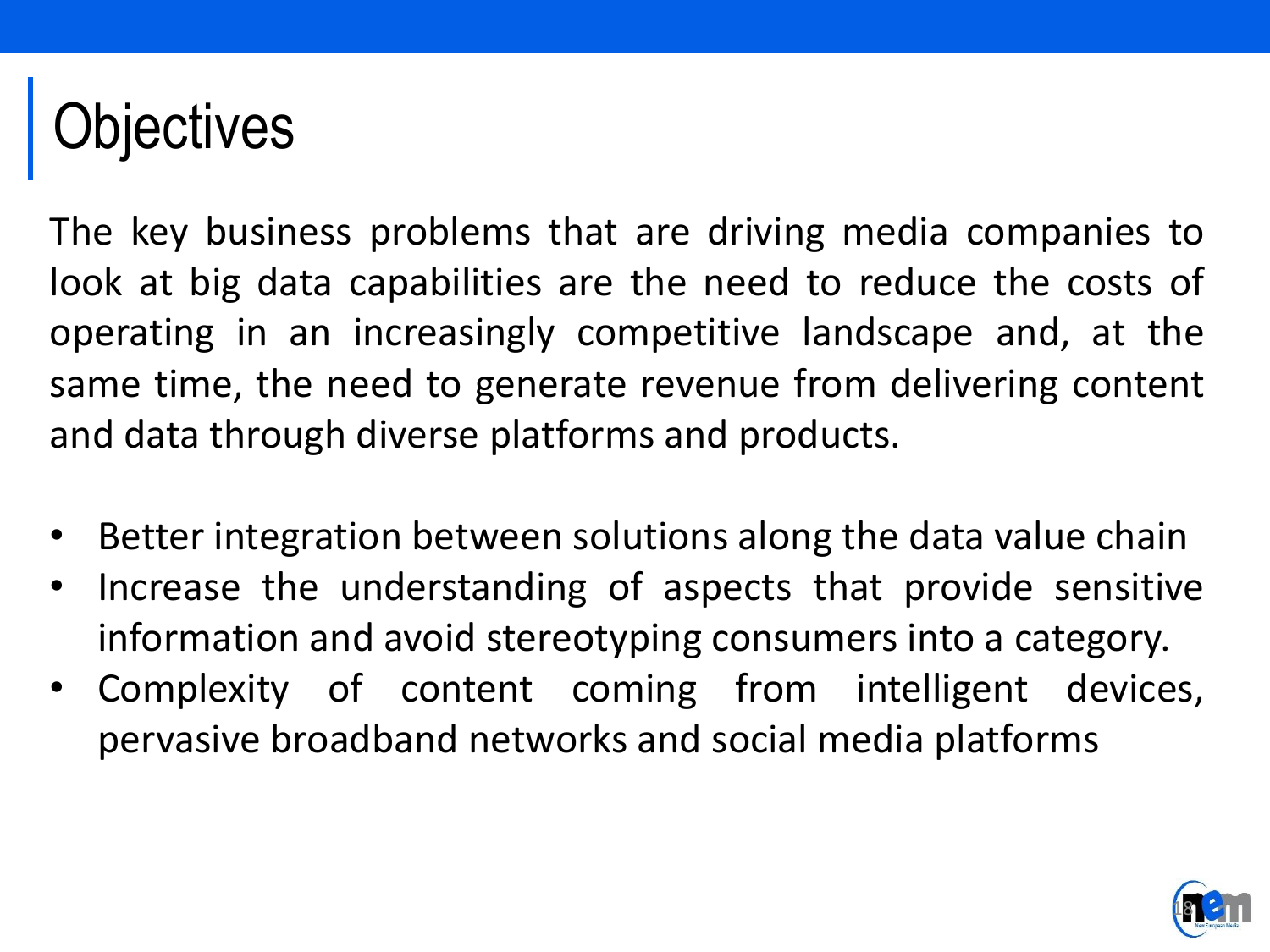#### Table of Content

- On-going paper
- Planned deadline end of June
- Open collaboration with WG of BDVA.
- First NEM ToC proposal

**Data-Driven Content**

**(Improving) Users' knowledge**

**Audience measurement**

**Interest prediction and recommendation systems** **Monetization. Branding, marketing and advertising**

**Data trustability**

**Personalization**

**Annex. Social Media and AI**

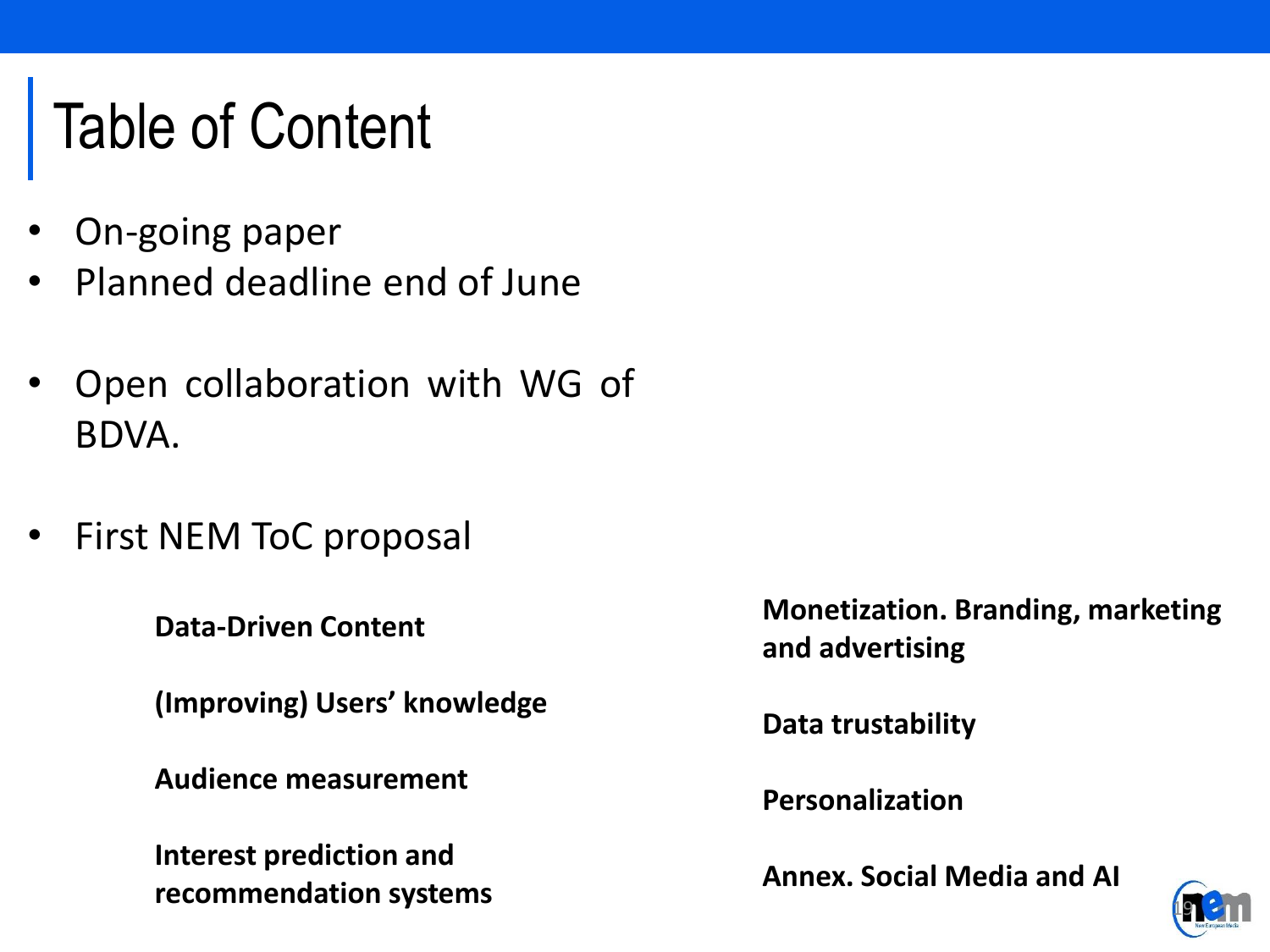#### Welcomed help

- Visual tools for data representation and interpretation
- Privacy and user data management